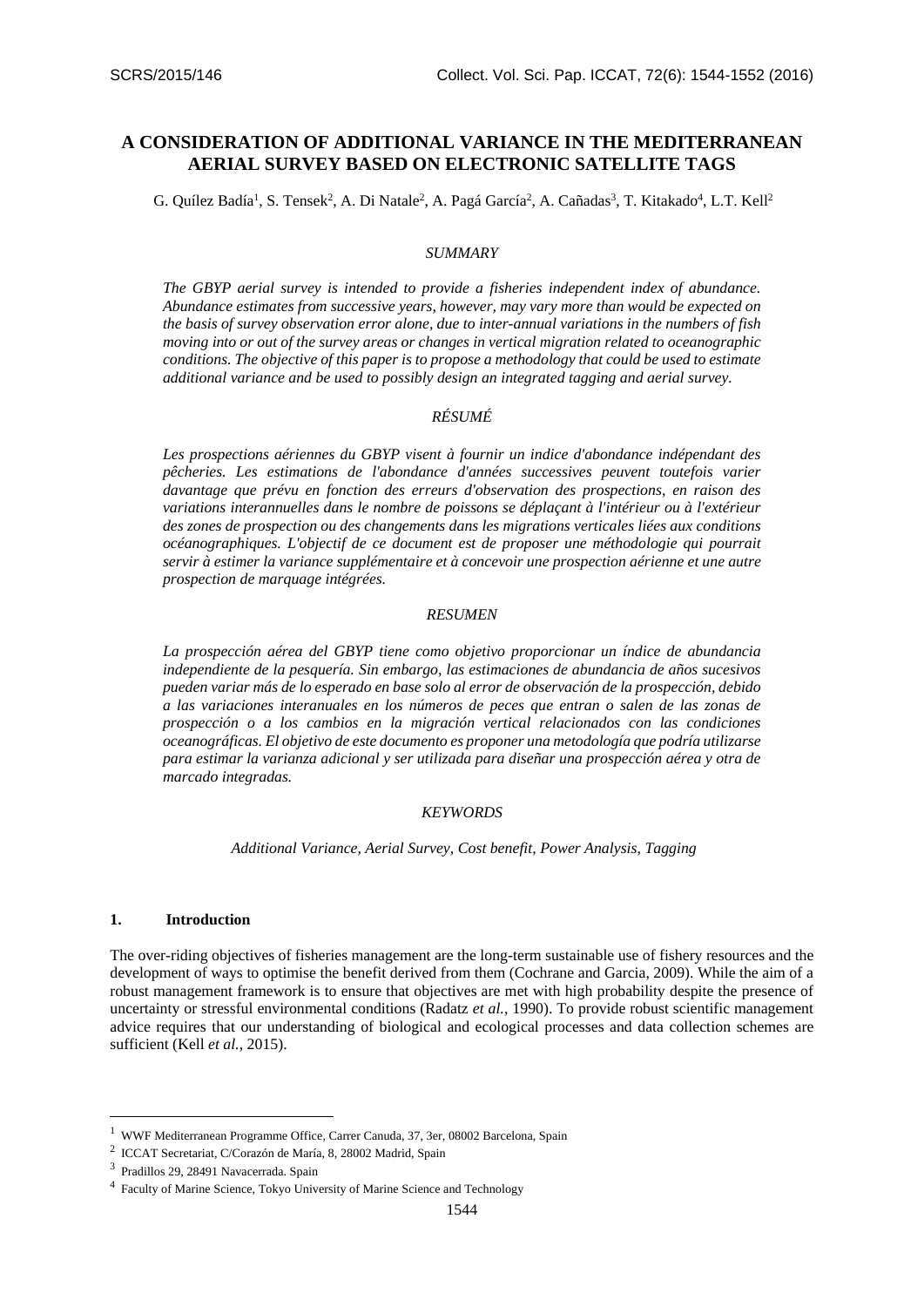One of the main inputs in tuna stock assessments is commercial catch per unit effort (CPUE), used as a proxy for relative abundance. It has long been recognised, however, that CPUE does not accurately reflect trends in population abundance (e.g. Beverton and Holt, 1993; Harley *et al.*, 2001; Maunder *et al.*, 2006; McKechnie *et al.*, 2013; Polacheck, 2006). It has also been stated many times by the SCRS, that the fisheries data available to the SRCS for the bluefin assessment are unreliable. It is also known that oceanographic factors that affect the spatial distribution of populations vary (Fromentin *et al.,* 2013; Bonhommeau *et al.*, 2013; Di Natale and Tensek S., 2015) and the allocation of effort in response to management and economic drivers affects catch and effort independently of stock abundance (e.g. Paloheimo and Dickie).

Aerial surveys are commonly used to provide fisheries independent indices for cetaceans (Hammond *et al.*, 2002) and have recently been used to develop indices of abundance for large pelagics (Basson and Farley, 2014; Fromentin *et al.*, 2003). When designing any monitoring programme it is essential to determine the magnitude of population change that can be detected within management time scales (Nicholson and Jennings, 2004). This can be done by conducting a power analyses (see Gerrodette, 1987; Fortuna *et al.*, 2014) if the variance of the index is known. See http://www.iccat.es/GBYP/Documents/ASURVEY/PHASE%203/Aerial Survey Feasibility Study Phase3.pdf for a power analysis conducted for the GBYP aerial survey.

Abundance estimates from successive years, however, vary more than would be expected on the basis of survey observation error alone; due to inter-annual variations in the numbers of fish moving into or out of the survey areas or changes in vertical migration related to oceanographic conditions. This additional variance, due to process error, reflects the extent to which abundance estimates from repeat surveys of the same area in successive years will vary more than would be expected due to observation error alone.

The objective of this paper is to propose a methodology that could be used to estimate the magnitude of additional variance. We first evaluate the power of an aerial survey to detect changes in population abundance for surveys with different assumed levels of precision and potential population growth rates. We then show how additional variance could be estimated and discuss how electronic tags could be used to help design an integrated tagging and aerial survey for use as an empirical management procedure (Hillary *et al.,* 2013).

## **2. Material and Methods**

An aerial survey of bluefin tuna has taken place since 2010 during the spawning season in the Mediterranean in areas where schools can be sighted close to the surface (Di Natale, 2011). If the vertical distribution of individuals in the spawning season varies by year, this may lead to inter-annual variability over and above that due to sampling alone. Therefore, integrating the variance of the abundance estimates over survey areas will only account for sampling variance. The missing variance component, additional variance, is due to the behaviour of individuals which may vary between years.

As part of the GBYP, there is also an electronic tagging programme, with electronic satellite tags, designed to monitor the migration behaviour of fish over a maximum of twelve months; these tags report average time spent within a depth band. It may be possible to evaluate the impact of changes in the probability of detecting individuals due to vertical migration. It is more difficult to evaluate the impact of inter-annual difference in the use of survey (i.e. spawning) areas since the life of tags is only a maximum of twelve months. The time series of data is usually less, due to premature releases or fishing events. Other internal archival electronic tags, that have a recording life of up to nine years have been deployed under the GBYP, but none of these tags has been recovered so far. The approach discussed, however, could evaluate additional variance due to inter-annual variation in spatial distribution given a suitable tagging programme.

# *2.1 Material*

The aerial survey conducted by the GBYP is based on a line transect sampling survey (Cañadas *et al.*, 2010; Cañadas and Vazquez, 2010). The areas surveyed in 2014 are shown in **Figure 1**. Timing of the aerial surveys coincides with the peak of the spawning season, usually for about five weeks, varying from year to year depending on operational constraints. In 2015 the survey was conducted between June 1st and July  $5<sup>th</sup>$ . The electronic tagging programme was designed to monitor the migration of fish over a twelve month period, these tags also reported average time spent within a depth band (in metres), i.e. at surface, between 0 and 2m, 2 and 10m and below 10m. Data related to bluefin tunas in the Mediterranean Sea during the spawning season are available from 41 electronic satellite tags from 2011 through 2015.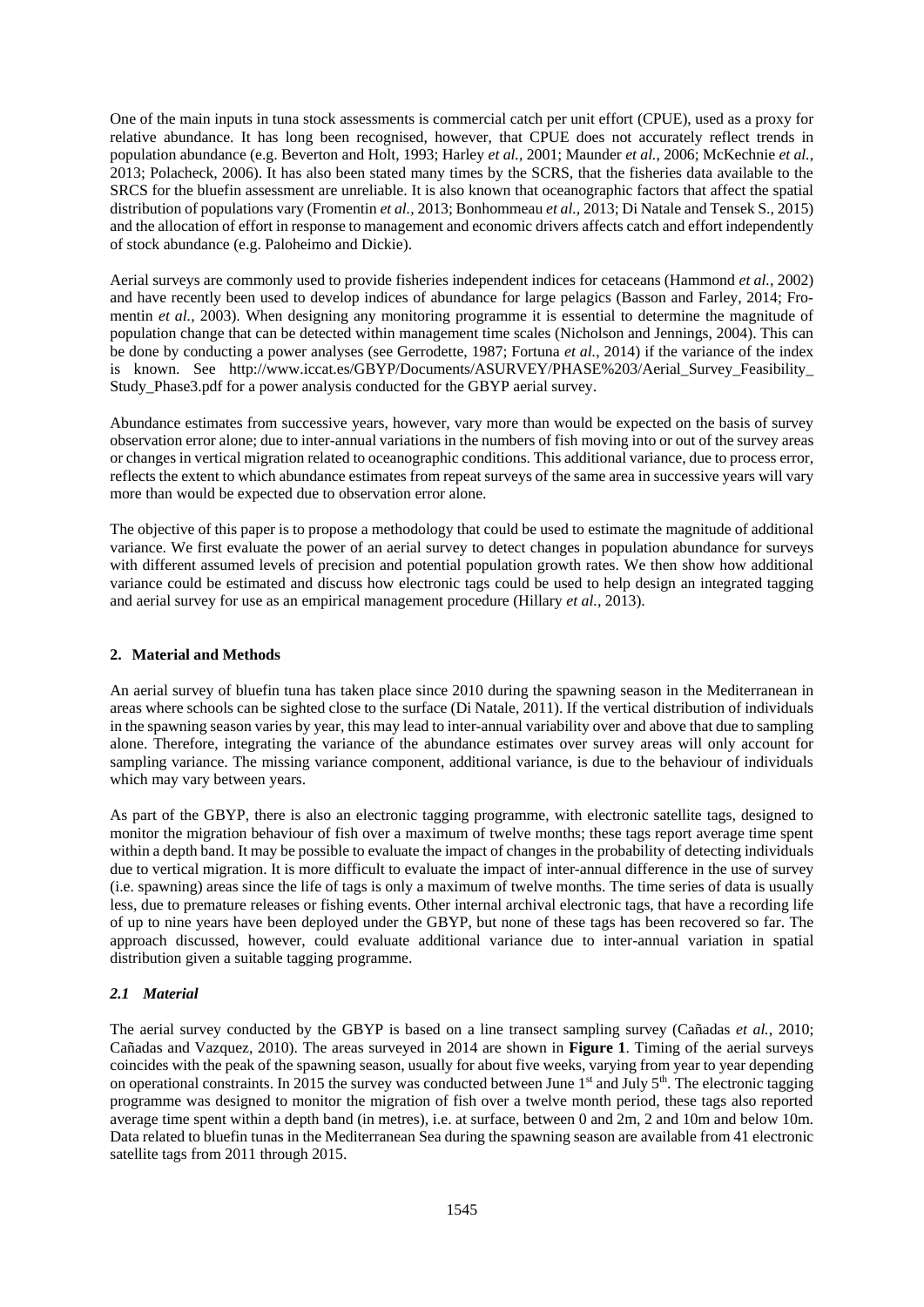Usually, the GBYP aerial survey is able to detect tunas from the surface to up to a depth of 10m (for sightings just below or very close to the aircraft if tunas are not at the surface). Therefore, the percentage of time spent in the first 10m has an impact on the sighting probabilities of the survey.

## *2.2 Methods*

## *2.2.1 Power Analysis*

A power analysis was conducted to evaluate the ability of the survey to detect trends for different population growth rates. The conditional population growth rates  $(r)$  at  $F_{MSY}$  and five times  $F_{MSY}$  were estimated using the Leslie Matrix (Caswell, 1989), as 0.08 and 0.22 respectively. A significance level of 5% and a detection power of 60% were used, based on conventional practice. Survey CVs considered were 20%, 30% and 40%.

## *2.2.2 Additional Variance*

### All equations are given in **Table 1**.

If an area of *A* blocks is covered at least once during two survey periods and  $\tilde{N}_{ay}$  is the actual abundance in the  $a^{th}$ block in year *y*,  $\hat{I}_{ay}$  the relative abundance estimate and *q* the constant of proportionality, then assuming that the abundance estimates are multivariate log-normally distributed then they are given by equation (1), where  $\tilde{c}_{\alpha y}$  is a random error. The corresponding variance is given by equation (2) where *n* is the sampled numbers, *ŵ* the effective sample width (ESW) and  $\hat{E}[s_i]$  mean school size (MSS).

If the estimates share common parameters such as ESW and MSS across years and blocks then the error terms are correlated and the covariance between the two abundance estimates is given by equation (3), (Buckland *et al*., 2001).

To make the errors,  $\varepsilon = (\varepsilon_1, \ldots, \varepsilon_d)'$ , satisfy the unbiasedness of abundance estimates and the variance-covariance formula (equation (3)), the mean, variance, and covariance of the errors in log space are given by equation (4), while if abundance varies randomly over year by equation (5), where  $N_{ay}$  is the expected abundance in the  $a^{th}$  block in year *y*, and  $\rho_{av}$  is a random effect accounting for inter-annual changes in the distribution of the fish population in the surveyed area.

The random effects are assumed to be independent and identically distributed (IID) with a normal distribution, equation (6), where  $\sigma$  is the additional coefficient of variation since  $Var[\tilde{N}_{ay}]=\sigma^2 N_{ay}^2$ .

The parameter of interest in this study is the additional variance  $\sigma^2$ , equation (7). Where *Y*=*log*<sup> $\wedge$ </sup>*N* is the vector of log-abundance estimates, *X* is the design matrix for the fixed-effects in the linear predictor for *logNay*, *D* and ̂*Z* and are the variance-covariance matrix for  $\rho = (..., \rho_{\alpha y}, ...)$  and  $\varepsilon$ .

The best unbiased estimator of  $\beta$  is given by equation (8), where  $Y^* = Y + \frac{1}{2Z}diag(D) + \frac{1}{2}diag(\gamma \sigma)$  and  $V(\sigma^2) = \gamma \sigma$ , and equation (9). Uncertainty is assessed by the inverse of the second derivative with respect to  $\sigma^2$ .

#### **3. Results**

The aerial survey gave biomass estimates of 15,553t (-), 46,234t (40%) and 9,100t (45%) in 2010, 2011 and 2013 respectively, equivalent estimates in numbers were 561,369 (41%) and 138,650 (35%) in 2011 and 2013 respectively. Numbers in brackets give the survey CV.

A power analysis was conducted for three levels of survey CV (20%, 30% and 40%) and annual and biennial survey frequencies (**Figure 2**). This shows, for example, that for a survey CV of 40% it would take 12 years before a population increase due to a 0.1 population growth rate could be detected.

The variations in depth of individuals are shown by month and year in **Figure 3**, while **Figures 4** and **Figure 5**  show the change in oceanographic conditions in July between 2013 and 2014. Areas in black show zones where the oceanography is potentially not suitable for bluefin tuna spawning, having temperatures out of the best suitable range of 20.5 to 26 degree C. These plots show that there are environmental factors that may affect the distribution of bluefin and hence the probability of detection, i.e. *q* the relationship between population abundance (*Ñ*) and the index (*I*).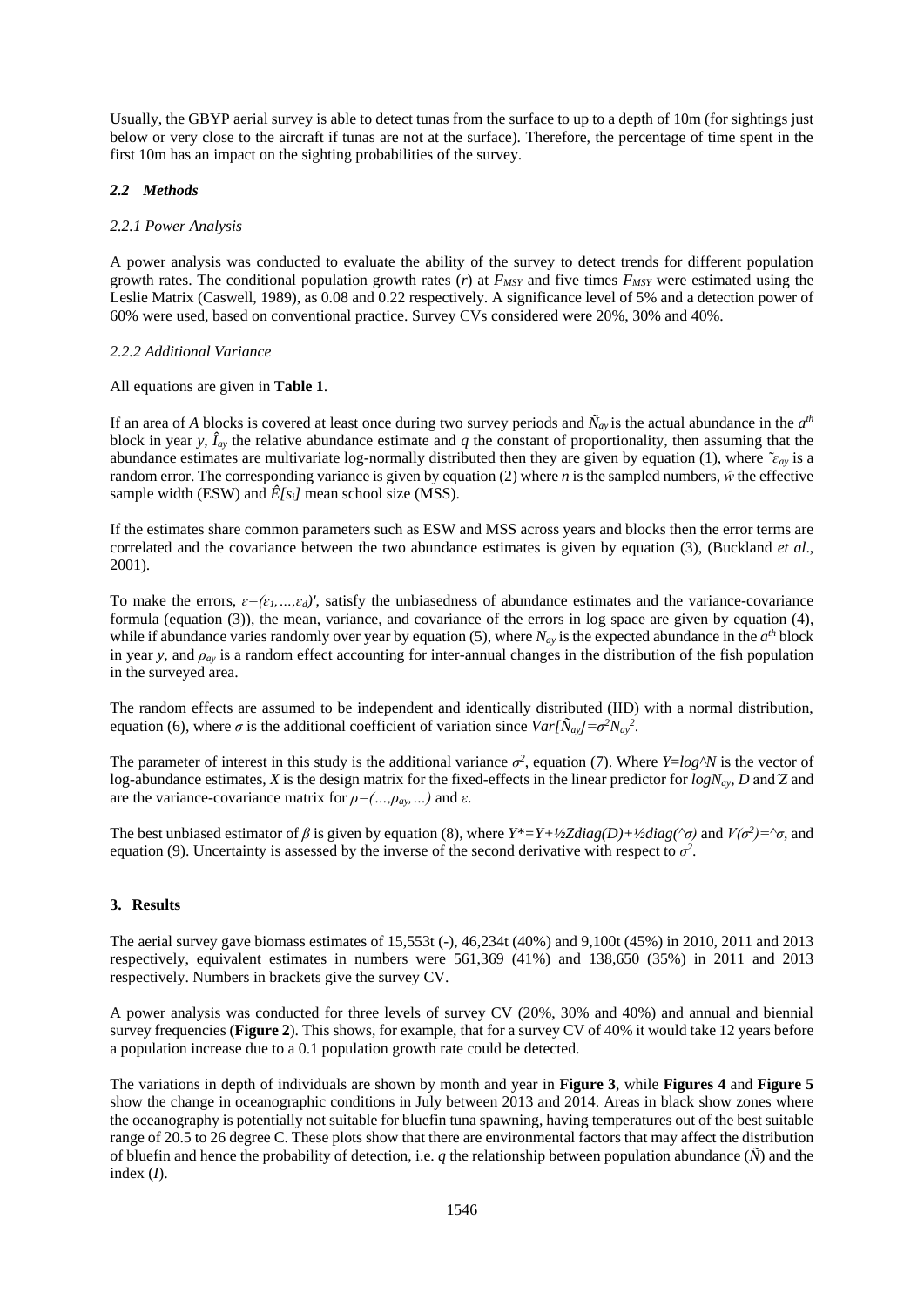### **4. Conclusions**

- An aerial survey index with a CV of 40% means that a population growth rate of +/-0.25 will take about 6 years to detect. The estimate of a 40% CV is solely based on the survey (i.e. measurement) error, additional variance due to factors such as changes in vertical migration and spatial distribution will mean the true CV in the aerial survey index will be greater.
- Tagging data could be used to estimate changes in the distribution of spawning adults between years. This may allow *q* to be estimated by year and hence the survey indices to be adjusted. Before this can be done, however, it is important to estimate the magnitude of additional variance in the survey. Then to conduct a cost benefit analysis where different survey designs and their costs are compared to the survey CV.
- Then tagging data should be analysed independently to provide estimates of process error, and compared to those from the aerial survey. This will help to specify a simulation study that could be used as an observation error model (OEM) as part of a management strategy evaluation (MSE). Either to evaluate whether the aerial survey could be used as an empirical harvest control rule (HCR), or a tagging aerial survey be developed using adaptive management.
- The objective was to discuss the potential impact of variations in temporal and spatial distribution and to propose a methodology that could be used to design an integrated tagging study and aerial survey. Process error or additional variance results from the fact that the estimated sampling variances for the abundance estimates do not account for variability of abundance level, especially due to inter-annual changes in distribution of the population in the surveyed areas. If the additional variance is ignored, uncertainty on abundance estimates tends to be underestimated (Kitakado *et al*., 2008). Process error can be estimated if replicates of the surveys in each block are conducted in different years (Kitakado *et al*., 2005).

#### **References**

- Basson, M. and Farley, J. H. (2014). A standardised abundance index from commercial spotting data of southern bluen tuna (*Thunnus maccoyii*): Random effects to the rescue. PLoS one, 9(12):e116245.
- Beverton, R. and Holt, S. (1993). On the dynamics of exploited fish populations, volume 11. Springer.
- Bonhommeau, S., Etienne, M.-P., Fromentin, J.-M., R., H., and Kell, L. (2013). Eastern bluefin tuna (*Thunnus thynnus, L.*) reproduction and reproductive areas and season. ICCAT Collect. Vol. Sci. Pap., 69(2):891-912.
- Buckland, S. T., Anderson, D. R., Burnham, K. P., Laake, J. L., Borchers, D., and Thomas, L. (2001). Introduction to distance sampling estimating abundance of biological populations.
- Cañadas, A., Hammond, P., and Vazquez, J. (2010). Elaboration of 2011 data from sst and the aerial survey on spawning aggregations. ICCAT GBYP 2010, Phase 1.
- Cañadas, A. and Vazquez, J. (2010). Short-term contract for assessing the feasibility of a large-scale aerial survey on bluefin tuna spawning aggregations in all the Mediterranean Sea for obtaining useful data for modelling purposes. ICCAT GBYP Phase 3, Final report.
- Caswell, H. (1989). Matrix population models. Wiley Online Library.

Cochrane, K. L. and Garcia, S. M. (2009). A fishery manager's guidebook. John Wiley & Sons.

- Di Natale, A. (2011). ICCAT GBYP Atlantic-Wide Bluefin Tuna Research Programme 2010 GBYP coordinator detailed activity report for 2009-2010. Collect. Vol. Sci. Pap. ICCAT, 66(2):995-1009.
- Di Natale, A. and Tensek S., P. G. A. (2016). *In press.* SCRS/2015/154. Is the bluefin tuna facing another 2013? 17 p.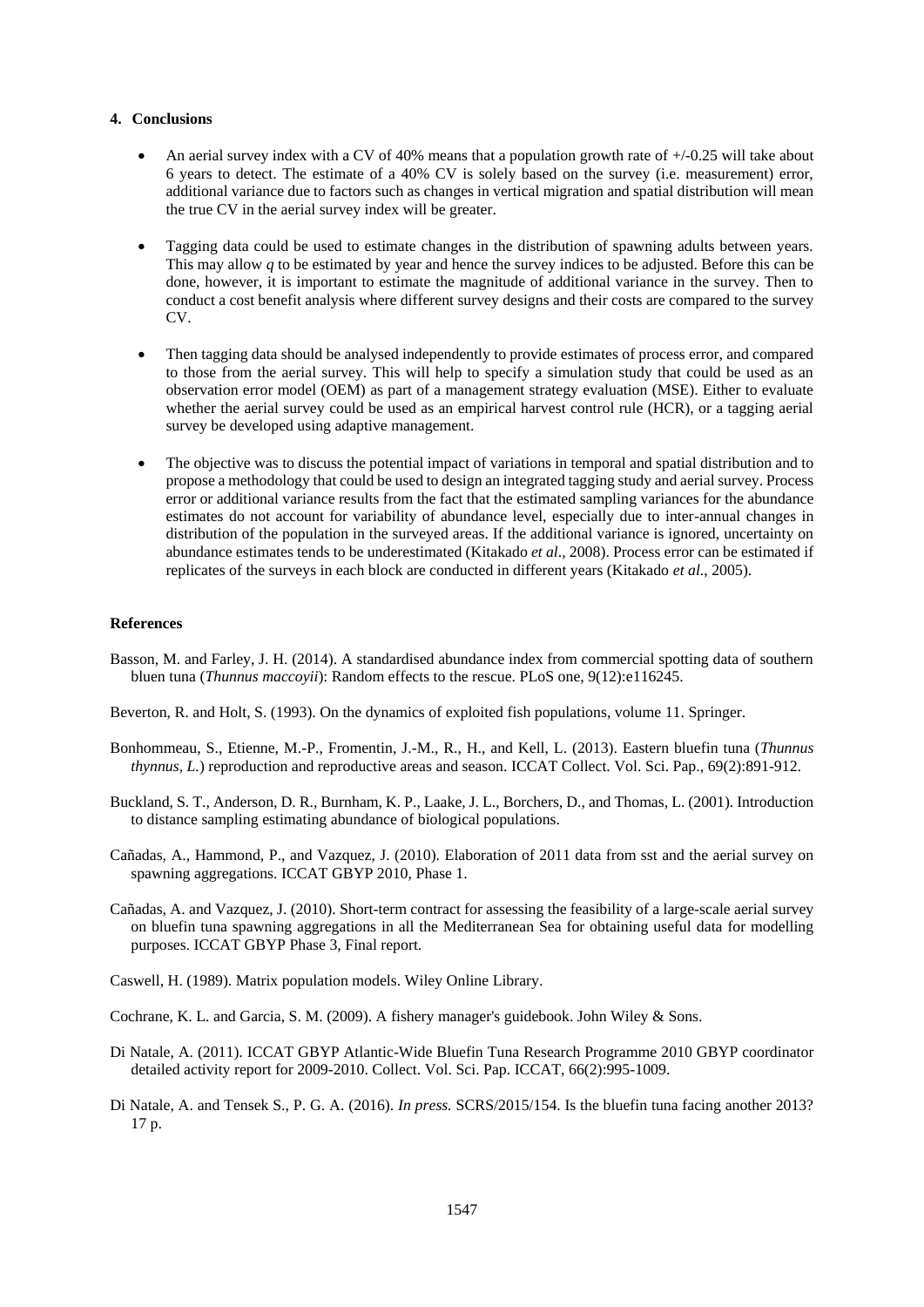- Fortuna, C. M., Kell, L., Holcer, D., Canese, S., Filidei Jr, E., Mackelworth, P., and Donovan, G. (2014). Summer distribution and abundance of the giant devil ray (*Mobula mobular*) in the Adriatic Sea: Baseline data for an iterative management framework. Scientia Marina, 78(2):227-237.
- Fromentin, J.-M., Farrugio, H., Deflorio, M., and De Metrio, G. (2003). Preliminary results of aerial surveys of bluefin tuna in the western Mediterranean Sea. Collective Volume of Scientific Papers, 55(3):1019-1027.
- Fromentin, J.-M., Reygondeau, G., Bonhommeau, S., and Beaugrand, G. (2013). Oceanographic changes and exploitation drive the spatio-temporal dynamics of Atlantic bluefin tuna (*Thunnus thynnus*). Fisheries Oceanography.
- Gerrodette, T. (1987). A power analysis for detecting trends. Ecology, pages 1364-1372.
- Hammond, P., Berggren, P., Benke, H., Borchers, D., Collet, A., Heide-Jorgensen, M., Heimlich, S., Hiby, A., Leopold, M. F., and Oien, N. (2002). Abundance of harbour porpoise and other cetaceans in the North Sea and adjacent waters. Journal of Applied Ecology, 39(2):361-376.
- Harley, S. J., Myers, R. A., and Dunn, A. (2001). Is catch-per-unit-effort proportional to abundance? Canadian Journal of Fisheries and Aquatic Sciences, 58(9):1760-1772.
- Hillary, R., Ann Preece, A., and Davies, C. (2013). MP estimation performance relative to current input CPUE and aerial survey data. CCSBT Extended Scientific Committee held in Canberra, 1309(19).
- Kell, L., Levontin, P., D. C., Harley, S., D., K., Maunder, M., I., M., G., P., and Sharma, R. (2015). Fisheries management science: an introduction to simulation based methods. In Edwards, C. and Dankel, D., editors, Fisheries management science: an introduction to simulation based methods.
- Kitakado, T., Shimada, H., Okamura, H., and Miyashita, T. (2005). Review of abundance estimate and additional variance for the western North Pacific stock of Bryde's whales. Technical report, Paper SC/57/PFI1. 20pp.
- Kitakado, T., Shimada, H., Okamura, H., and Miyashita, T. (2008). Cla abundance estimates for western North Pacific Bryde's whales and their associated CVs with taking the additional variance into account. Technical report, Paper SC/60/PFI13 submitted to the IWC Scientific Committee, 2008 (unpublished). 25pp.
- Maunder, M. N., Sibert, J. R., Fonteneau, A., Hampton, J., Kleiber, P., and Harley, S. J. (2006). Interpreting catch per unit effort data to assess the status of individual stocks and communities. ICES Journal of Marine Science: Journal du Conseil, 63(8):1373-1385.
- McKechnie, S., Hoyle, S., and Harley, S. (2013). Longline CPUE series that account for changes in the spatial extent of fisheries. Technical report, WCPFC-SC9-2013/SA-IP-05.
- Nicholson, M. D. and Jennings, S. (2004). Testing candidate indicators to support ecosystem-based management: the power of monitoring surveys to detect temporal trends in fish community metrics. ICES Journal of Marine Science: Journal du Conseil, 61(1):35-42.
- Paloheimo, J. and Dickie, L. (1964). Abundance and fishing success. Rapports et Proces-Verbaux des Réunions du Conseil International pour l'Exploration de la Mer, 155.
- Polacheck, T. (2006). Tuna longline catch rates in the Indian Ocean: Did industrial fishing result in a 90% rapid decline in the abundance of large predatory species? Marine Policy, 30(5):470-482.
- Radatz, J., Geraci, A., and Katki, F. (1990). IEEE standard glossary of software engineering terminology. IEEE Std, 610121990:121990.
- Tidd, A. N., Hutton, T., Kell, L., and Padda, G. (2011). Exit and entry of fishing vessels: an evaluation of factors affecting investment decisions in the North Sea English beam trawl fleet. ICES Journal of Marine Science: Journal du Conseil, 68(5):961-971.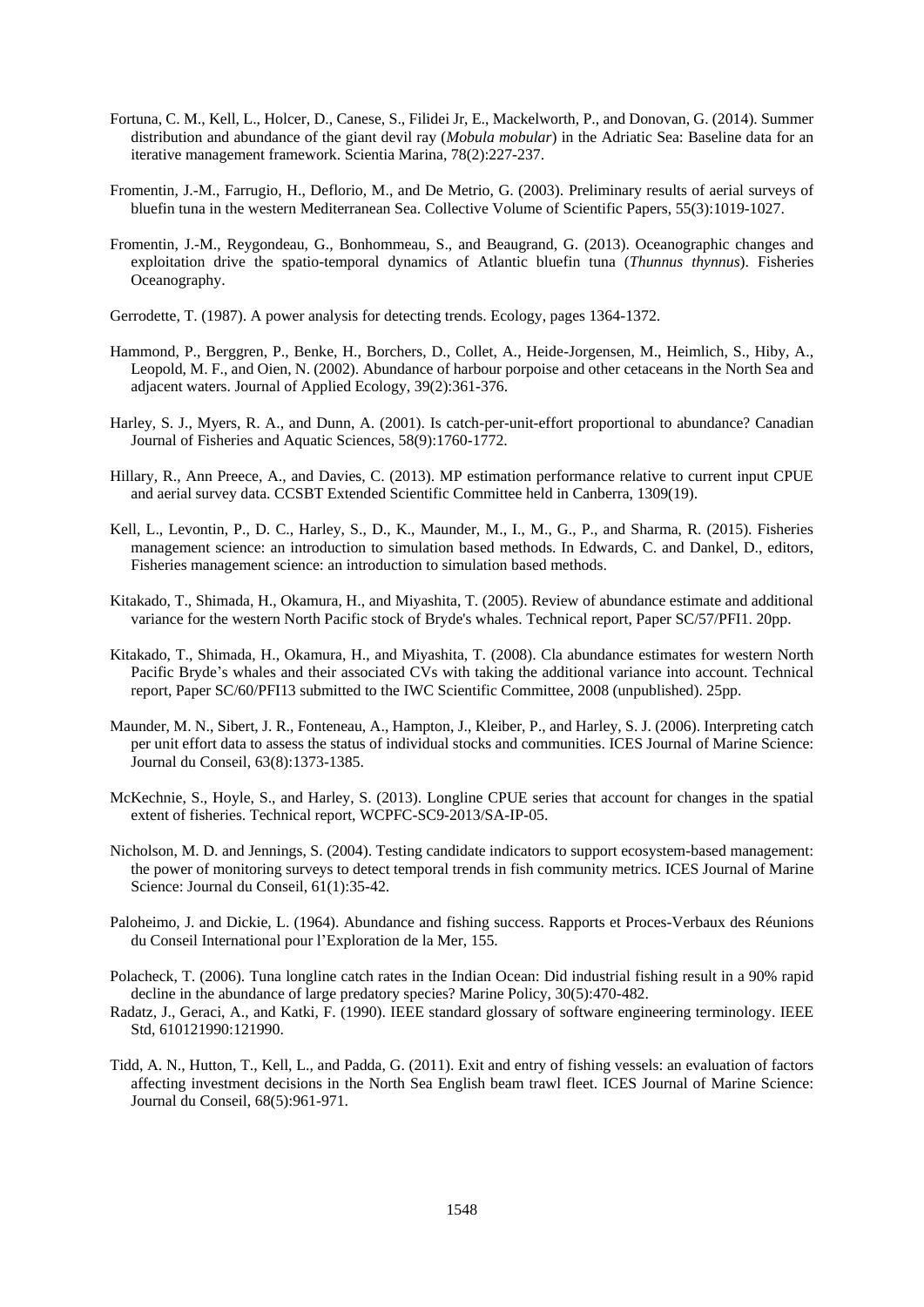# **Table 1. (Equations)**

$$
log\hat{I}_{ay} = log(q) + log(\tilde{N}_{ay}) + \tilde{\varepsilon}_{ay}
$$
\n(1)

$$
\hat{var}(\hat{I}) = \hat{I}_i^2 \left\{ \frac{var(n_i)}{n_i^2} + \frac{var(\hat{w})}{\hat{w}^2} + \frac{var(\hat{E}[s_i])}{\hat{E}[s_i]^2} \right\} \tag{2}
$$

$$
c\hat{v}v(\hat{I}_i, \hat{I}_j) = \hat{I}_i \hat{I}_j \left\{ \frac{var(\hat{w})}{w^2} + \frac{var(\hat{E}[s])}{\hat{E}[s]^2} \right\} = \hat{I}_i \hat{I}_j CV_{ij}^2 \tag{3}
$$

$$
E[\varepsilon] = -\frac{1}{2}log(1 + CV_i^2)
$$
  

$$
Var[\varepsilon_1] = -\frac{1}{2}log(1 + CV_i^2)
$$
 (4)

$$
Cov[\varepsilon_i, \varepsilon_j] = log(1 + CV_{ij}^2)(i \neq j)
$$

$$
log(\widetilde{N}_{ay}) = logN_{ay} + \rho_{ay} \tag{5}
$$

$$
\tilde{N}(-\frac{1}{2}log(1+\sigma^2), log(1+\sigma^2))\tag{6}
$$

$$
Y = X\beta + Z\rho + \varepsilon
$$
  
\n
$$
\rho \sim N(-\frac{1}{2}diag(D), D), D = log(1 + \sigma^2)I
$$
\n(7)

$$
\varepsilon \sim N(-\frac{1}{2}diag(\hat{\sigma}), \hat{\sigma}), \hat{\sigma} = (log(1 + CV_i^2 j))_{ij}
$$

$$
\beta(\sigma^2) = (X'V(\sigma^2)^{-1})^{-1}X'V(\sigma^2)^{-1}Y^*
$$
(8)

$$
l_{REML}(\sigma^2) = -\frac{1}{2}|V(\sigma^2)| - \frac{1}{2}log|X^i V(\sigma^2)^{-1} X| - \frac{1}{2}(Y^* - X\beta V(\sigma^2))'V(\sigma^2)^{-1}(Y^* - X\beta(\sigma^2))
$$
\n(9)



**Figure 1.** ICCAT GBYP aerial survey on spawning aggregations, areas surveyed in 2015.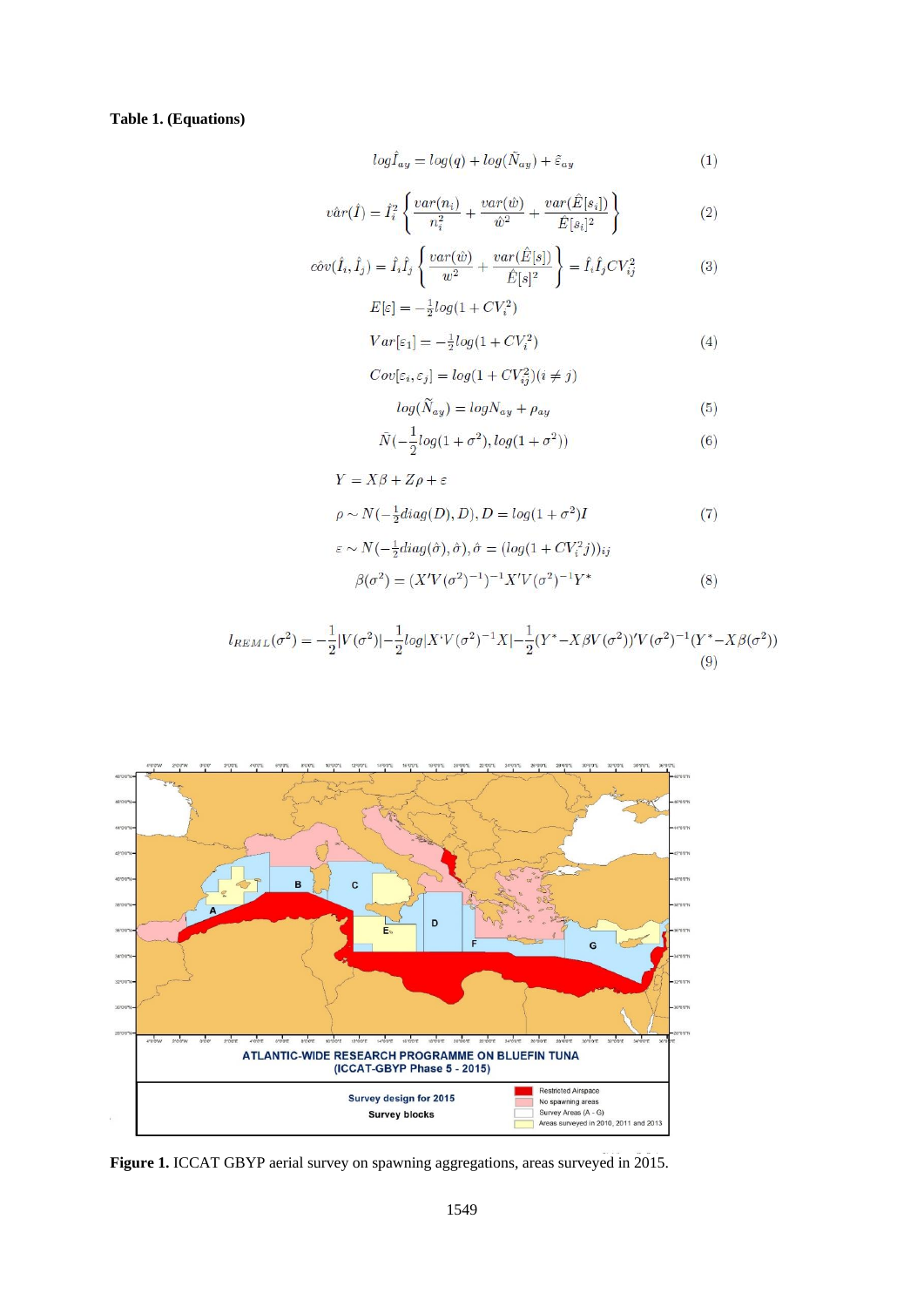

**Figure 2.** Power Analysis: Power analysis; contours correspond to a probability of 0.6 that a change in the population size will be detected. i.e. the time (x-axis) taken to detect a change is given by the intercept between a curve and horizontal line corresponding to a given population growth rate (y-axis); panels correspond to survey CVs of 20,30 and 40%.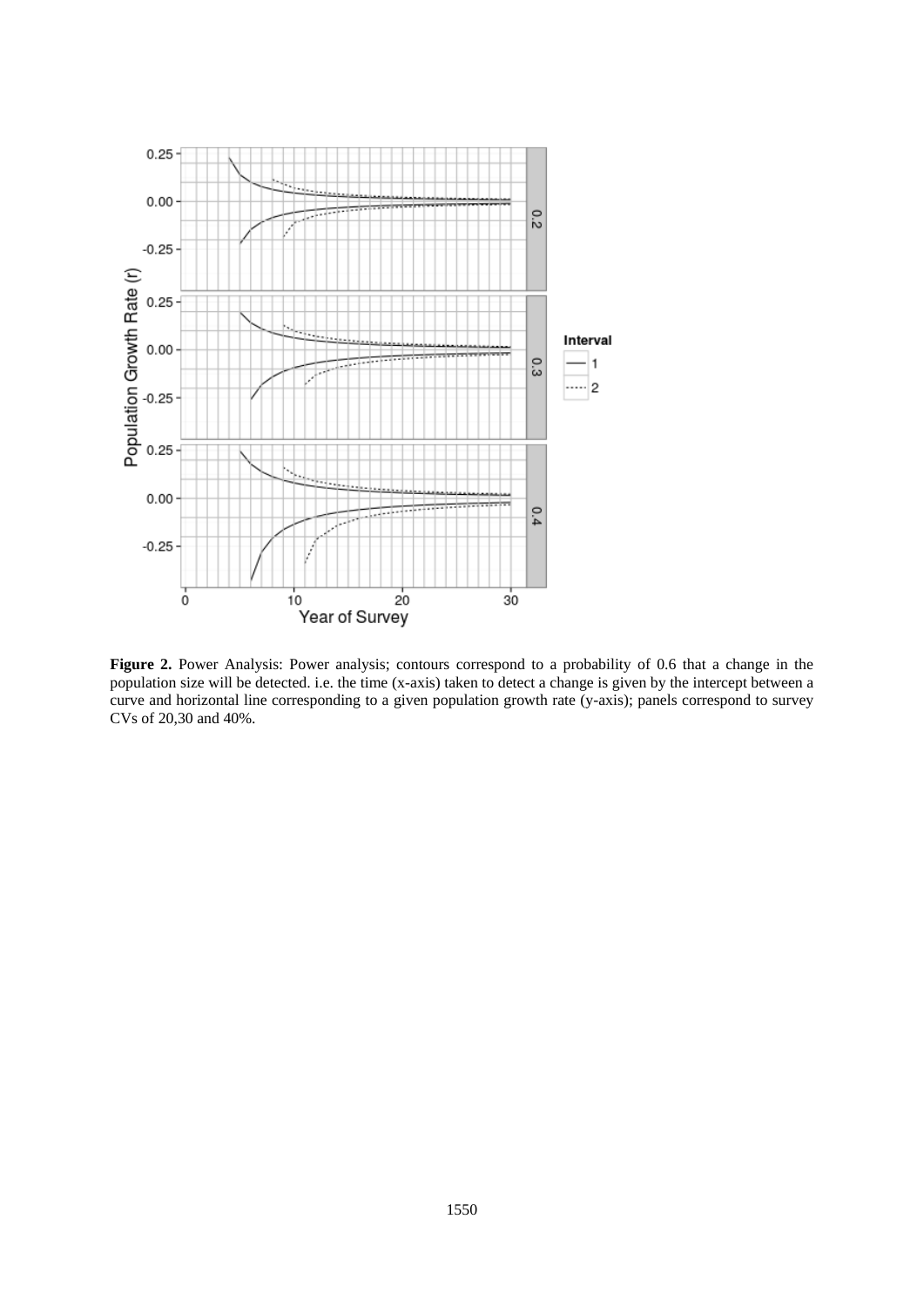

**Figure 3.** Depth Distribution of electronic tags; implanted under ICCAT GBYP 2012-2015.